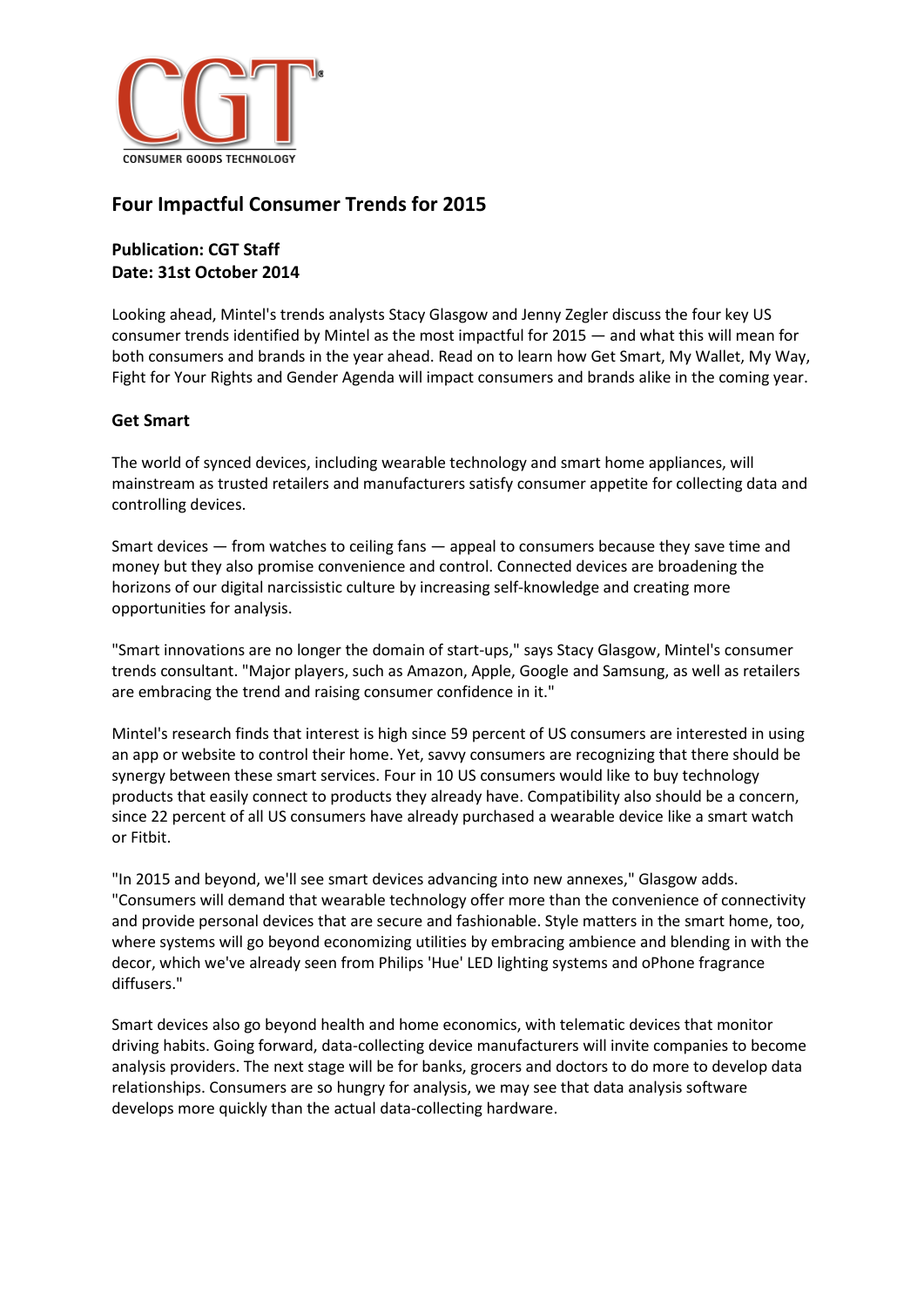

Consumers' expectations for on-demand convenience are blurring the lines between digital and brick-and-mortar retail, driving immediacy not just in shopping, but also expanding it into any consumer interactions with businesses.

The internet has disrupted traditional approaches to shopping, setting up an expectation not just for convenience, but for immediacy. Brick-and-mortar retailers have melded with the digital as more locations offer in-store pick-up for online orders, and on the other side, virtual-only services open physical stores.

"The ability to get hands-on with what was formerly only virtual could gain more customers for these e-commerce retailers," says Glasgow. "Companies are also bridging the customer relationship gap left by online-only interactions with unique service approaches like creating community spaces, as insurance provider State Farm did with its Next Door Cafe."

Expanded Wi-Fi plans for trains, planes and even Uber-mobiles will ease the ability to shop while in transit, and thus encourage more "click-and-collect" services, such as the grocery pick-up service being tested by Walmart. Shoppers also are open to new formats, with 32 percent of US facial skincare users interested in products that can be purchased on the go, such as through a vending machine or kiosk. There's even opportunity in financial services, where 20 percent of Americans say they would engage with such companies on social media to get assistance with their account, and 17 percent say they would get on social media to gain access to a financial advisor.

"At the heart of this trend is that our on-demand, instant gratification culture is spreading," Glasgow adds. "These conveniences also are not only for city-dwellers as more business models, including instore pick-up or subscription services, bring the benefits of modern life to suburban and rural residents. This 'at-your-convenience' expectation is likely to influence other customer service-based industries, and we predict that consumers will want to see more customized, on-demand access to financial services, healthcare and more."

#### **Fight for Your Rights**

Growing awareness of customer rights and corporate misbehavior will see consumers demand more fairness and justice from companies, with consumer input becoming almost integral.

Technology has transformed protests from organized marches to a bare minimum of "clicktivism," or the ability to express one's opinion, support or dislike through online petitions, viral video views and social media posts. Consumers are now demanding openness from companies — more information, responsibility and accountability. In the event that people do not feel that companies are forthcoming, they are willing to organize, even if it is just behind a hashtag.

"The desire to sit-down-and-click to share one's thoughts will likely continue because consumers have begun to see the power these viral revolts can have," says Jenny Zegler, Mintel's trends analyst. "In 2014, 'clicktivism' forced companies to revise marketing campaigns, to reformulate ingredient statements or to simply acknowledge consumer sentiment."

Consumers also can exercise their rights at the cash register, purchasing only brands that align with their ideals on marriage equality, minimum wage or political party affiliations. In the US, 18 percent